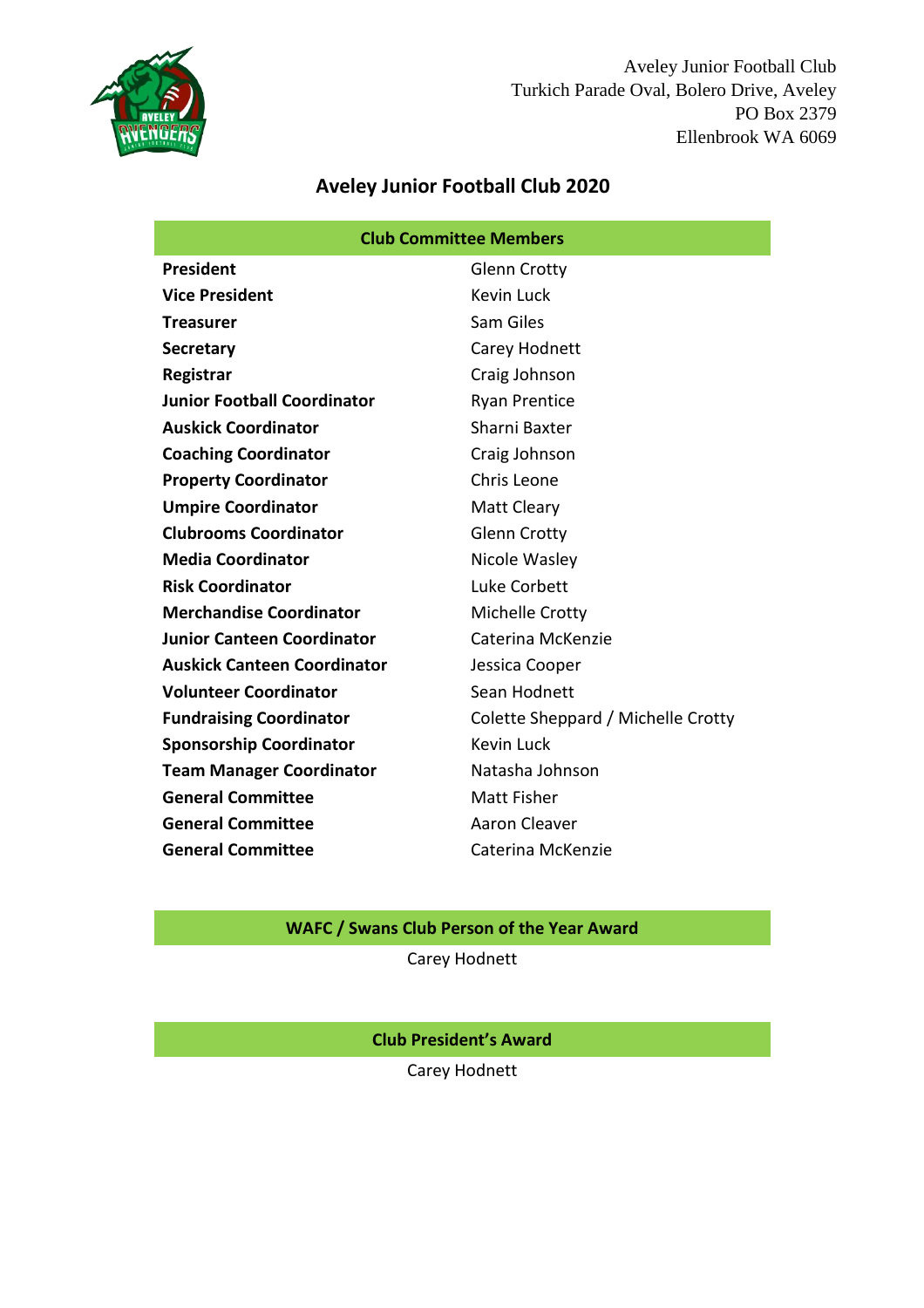

#### **Achievements 2020**

## **Youth**

Year 9 Premiers - 1<sup>st</sup> Division (Red)

## **Most Games Played at Aveley JFC**

| <b>Blake JOHNSON</b>  | 60 Games |
|-----------------------|----------|
| Cooper VEITCH         | 60 Games |
| Amon VEITCH           | 59 Games |
| <b>Riley DUNSTALL</b> | 58 Games |
| <b>Grace VALE</b>     | 58 Games |
| Joseph FUCHSBICHLER   | 58 Games |
| <b>Patrick McEWEN</b> | 58 Games |
| Rueben BEAMISH-BURTON | 57 Games |
| Jacob LEWIS           | 57 Games |
| <b>Hudson HERBERT</b> | 57 Games |
| Ross KING             | 56 Games |
| Lachlan CLUNE         | 56 Games |

#### **50 Games**

Zac SHERWOOD\* - Y9 Lachlan TAYLOR – Y6 Blake JOHNSON – Y6 Grace VALE – Y6 Cooper VEITCH - Y6 Riley DUNSTALL – Y6 Ben BEAMISH-BURTON – Y6 Ross KING – Y6 Noah McLENNON\* – Y6

### **100 Games**

Kaden TAYLOR\* - Y9 Tyler CONDO\* - Y9 Tom TULLIO\* - Y9 Evan SMITH\* - Y9 Blaike PASZNIZKI\* – Y9 Andrew HUGGINS\* - Y9

\*Also played games at another club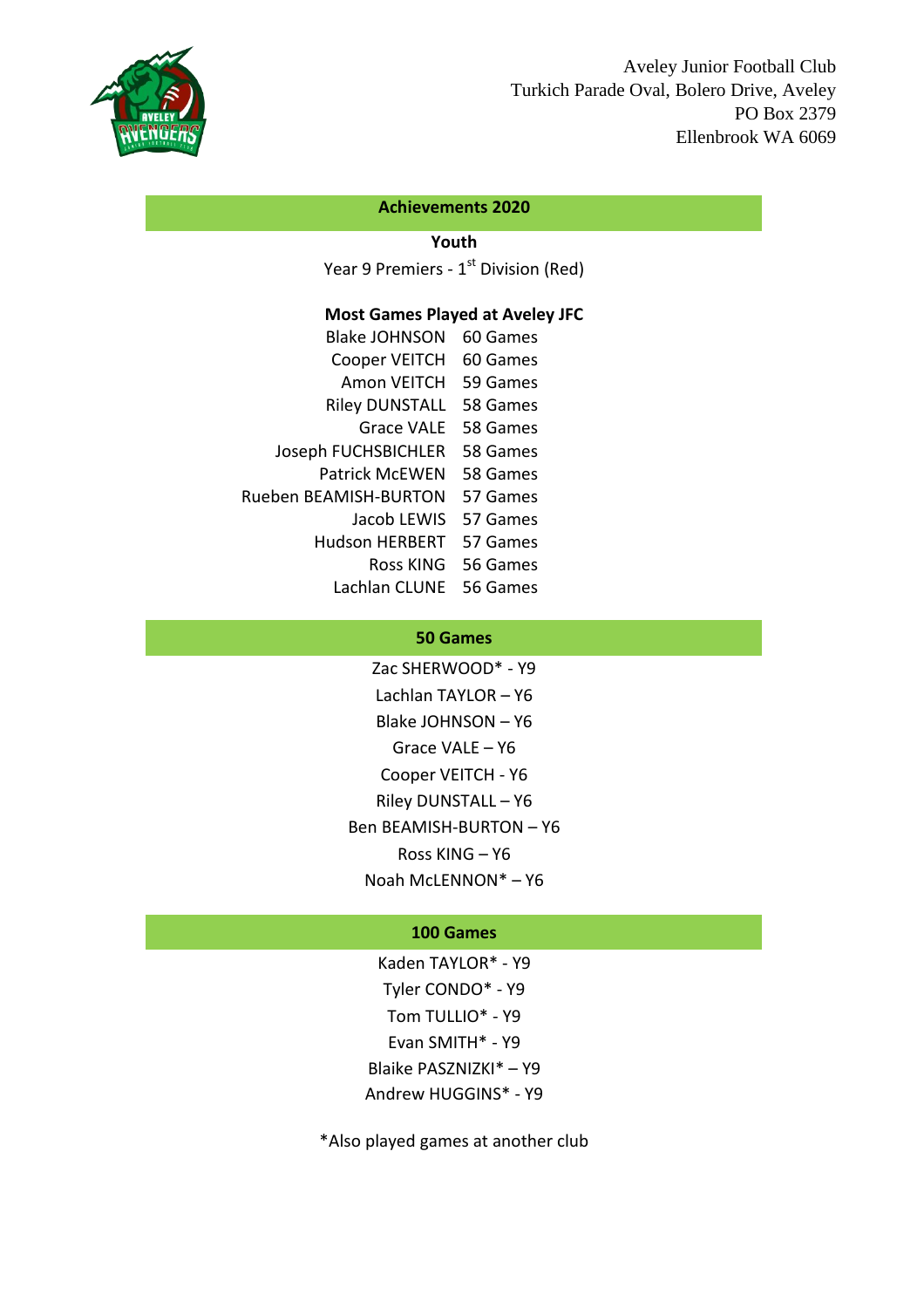

| <b>Year 9 Youth Team</b> |                             |                     |                    |  |
|--------------------------|-----------------------------|---------------------|--------------------|--|
| Coach                    |                             | John Tullio         |                    |  |
| <b>Assistant Coach</b>   |                             | <b>Heath Condo</b>  |                    |  |
| <b>Assistant Coach</b>   |                             | Graeme Pasznicki    |                    |  |
| <b>Assistant Coach</b>   |                             | Jack Versaci        |                    |  |
| <b>Team Manager</b>      |                             | Greg Brooker        |                    |  |
|                          | <b>Team Canteen Manager</b> | Katerina Tullio     |                    |  |
| Jumper                   |                             | 2020                |                    |  |
| <b>Number</b>            | Player                      | <b>Games Played</b> | <b>Total Games</b> |  |
| $\mathbf{1}$             | <b>Harrison McCARTHY</b>    | 11                  | 94*                |  |
| $\overline{2}$           | Ayden DEL NERO              | 11                  | 11                 |  |
| 4                        | Tom TULLIO                  | 11                  | $110*$             |  |
| 5                        | Kaden TAYLOR                | 11                  | $105*$             |  |
| 6                        | Jayden SMITH                | 11                  | $82*$              |  |
| 7                        | <b>Jack SAUNDERS</b>        | 5                   | $97*$              |  |
| 8                        | <b>Blaike PASZNICKI</b>     | 10                  | 107*               |  |
| 9                        | <b>Tyler CONDO</b>          | 8                   | $107*$             |  |
| 10                       | <b>Vincent VERSACI</b>      | 9                   | 68*                |  |
| 11                       | Joel MOORE                  | $\overline{7}$      | 66*                |  |
| 13                       | John EASTERDAY              | 10                  | $65*$              |  |
| 14                       | <b>Andrew HUGGINS</b>       | 11                  | $101*$             |  |
| 15                       | Coen HAY                    | 11                  | $75*$              |  |
| 16                       | Zac SHERWOOD                | 11                  | $56*$              |  |
| 18                       | Evan SMITH                  | 11                  | 109*               |  |
| 19                       | Jake PETRUZIO               | 11                  | 86*                |  |
| 20                       | <b>Archie BROOKER</b>       | 11                  | 94*                |  |
| 21                       | <b>Angus GRUNDY</b>         | $\overline{7}$      | 94*                |  |
| 23                       | Corey EWINGS                | 11                  | 46*                |  |

\*Played at other clubs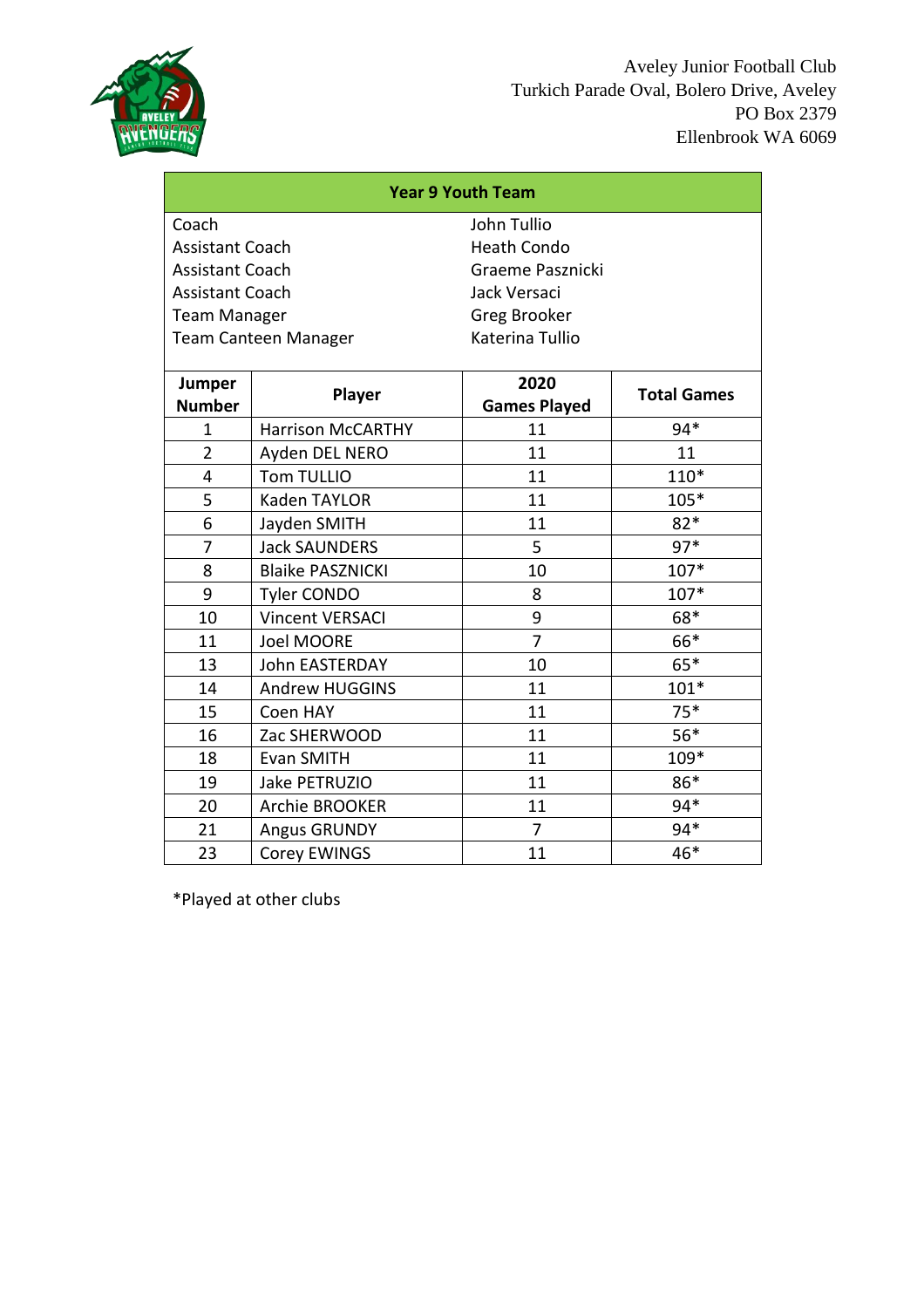

| <b>Year 6 Junior Team</b> |                              |                             |                    |  |
|---------------------------|------------------------------|-----------------------------|--------------------|--|
| Coach                     |                              | Craig Johnson               |                    |  |
| <b>Assistant Coach</b>    |                              | Sandy McKenzie              |                    |  |
| <b>Assistant Coach</b>    |                              | Matt Godfrey                |                    |  |
| <b>Team Manager</b>       |                              | <b>Ben King</b>             |                    |  |
|                           | <b>Team Canteen Manager</b>  | Natasha Johnson             |                    |  |
|                           |                              |                             |                    |  |
| Jumper<br><b>Number</b>   | Player                       | 2020<br><b>Games Played</b> | <b>Total Games</b> |  |
| 1                         | Cooper VEITCH                | 11                          | 60                 |  |
| $\overline{2}$            | William O'NEILL              | $\mathbf{1}$                | 26                 |  |
| 5                         | <b>Ross KING</b>             | 11                          | 56                 |  |
| 6                         | <b>Blake JOHNSON</b>         | 11                          | 60                 |  |
| $\overline{7}$            | <b>Reuben BEAMISH BURTON</b> | 11                          | 57                 |  |
| 8                         | Noah McLENNON                | 11                          | $53*$              |  |
| 9                         | <b>Joel NORMAN</b>           | 7                           | 36                 |  |
| 10                        | Jake FITZGERALD              | 9                           | 45                 |  |
| 11                        | Chayse PECK                  | 9                           | 35                 |  |
| 12                        | <b>Angus MOYNIHAN</b>        | 11                          | $22*$              |  |
| 13                        | Charlie MCKENZIE             | 11                          | 37                 |  |
| 14                        | Lachlan TAYLOR               | 10                          | 53                 |  |
| 15                        | <b>Grace VALE</b>            | 9                           | 58                 |  |
| 16                        | <b>Riley DUNSTALL</b>        | 11                          | 58                 |  |
| 17                        | <b>Klay DENNIS</b>           | $\overline{7}$              | 47                 |  |
| 18                        | Rogan HOWARD                 | 9                           | 47                 |  |
| 19                        | Angus PILBEAM                | 11                          | 23                 |  |
| 22                        | Joshua GODFREY               | 11                          | 26                 |  |
| 23                        | Foday MUSA                   | 11                          | 11                 |  |
| 24                        | Milan VELTHUYSEN             | 9                           | $22*$              |  |

\* Played at other clubs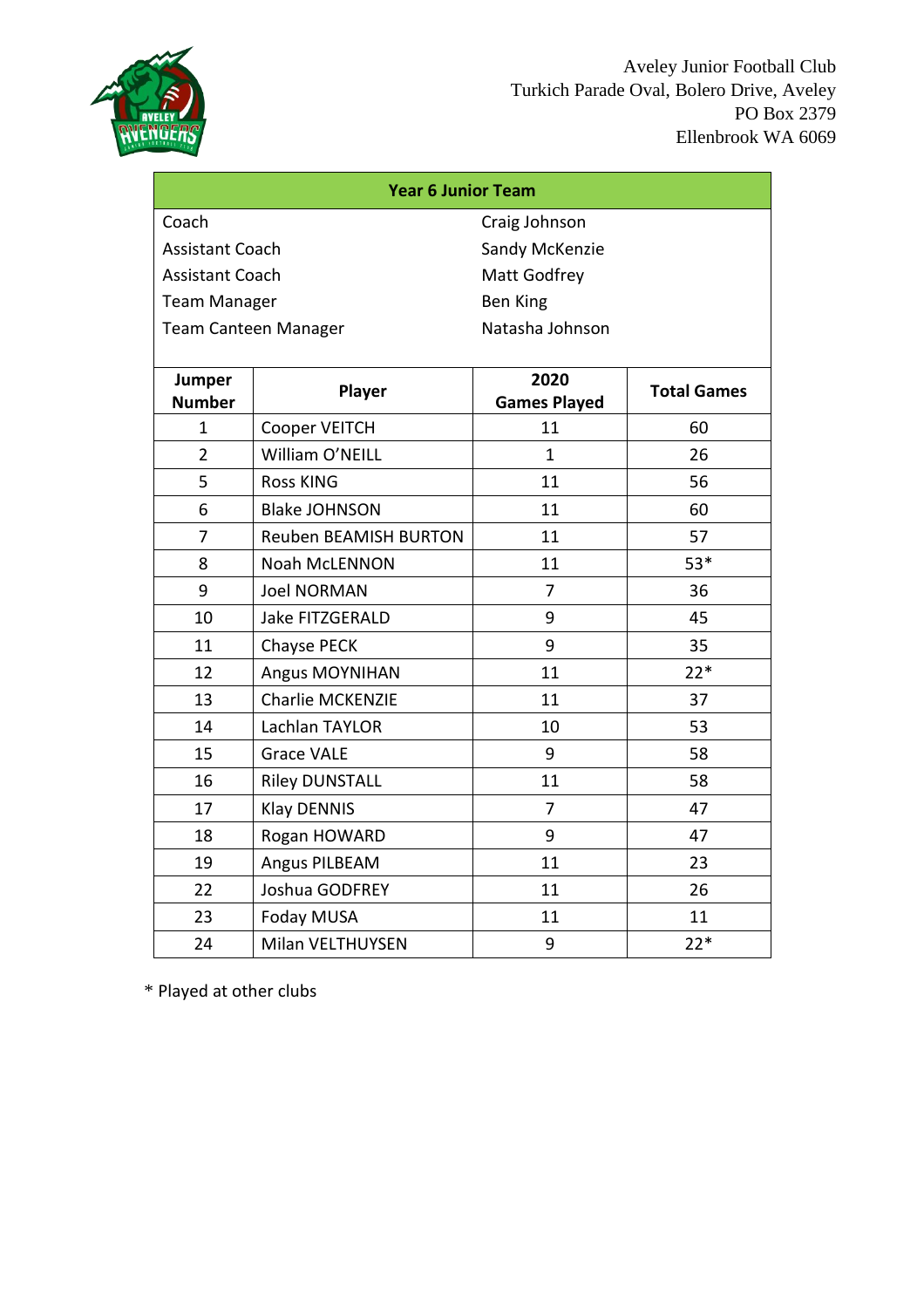

| <b>Year 5 Junior Team</b>            |                             |                             |                    |  |
|--------------------------------------|-----------------------------|-----------------------------|--------------------|--|
| Coach<br><b>Glenn Crotty</b>         |                             |                             |                    |  |
| <b>Assistant Coach</b><br>Wayne Ryan |                             |                             |                    |  |
| <b>Team Manager</b>                  |                             | Sean Hodnett                |                    |  |
|                                      | <b>Team Canteen Manager</b> | Michelle Crotty             |                    |  |
|                                      |                             |                             |                    |  |
| Jumper<br><b>Number</b>              | Player                      | 2020<br><b>Games Played</b> | <b>Total Games</b> |  |
| $\mathbf{1}$                         | <b>Jack McDONNELL</b>       | 7                           | 11                 |  |
| $\overline{2}$                       | Jaylen LUCK                 | 11                          | 40                 |  |
| 3                                    | <b>Elias TAYLOR</b>         | 10                          | 39                 |  |
| 6                                    | <b>Tysen OLGILVIE</b>       | 10                          | $36*$              |  |
| $\overline{7}$                       | <b>Charlie CROTTY</b>       | 11                          | 41                 |  |
| 8                                    | <b>Jack RYAN</b>            | 11                          | 39                 |  |
| 9                                    | Leo JONES                   | 10                          | 37                 |  |
| 10                                   | <b>Mason DANIEL</b>         | $\overline{7}$              | 16                 |  |
| 11                                   | <b>Seth MARSDEN</b>         | 11                          | 11                 |  |
| 12                                   | <b>Toby HODNETT</b>         | 11                          | 38                 |  |
| 14                                   | Jayden SMITHSON             | 9                           | 31                 |  |
| 15                                   | Dante PARKER                | 5                           | 29                 |  |
| 17                                   | <b>Jacob SEARLES</b>        | 8                           | 33                 |  |
| 18                                   | Ryan SHEPPARD               | $\mathbf 0$                 | 14                 |  |
| 19                                   | Cooper EATON                | 11                          | 38                 |  |
| 20                                   | <b>Tarkyn DIVER</b>         | 11                          | 35                 |  |
| 21                                   | <b>Riley MOTT</b>           | $\overline{7}$              | 19                 |  |
| 22                                   | <b>Benjamin CLEARY</b>      | 10                          | 37                 |  |
| 24                                   | Nicholas TULLIO             | 10                          | 38*                |  |
| 25                                   | <b>Simar SINGH</b>          | 10                          | $24*$              |  |

\* Played at other clubs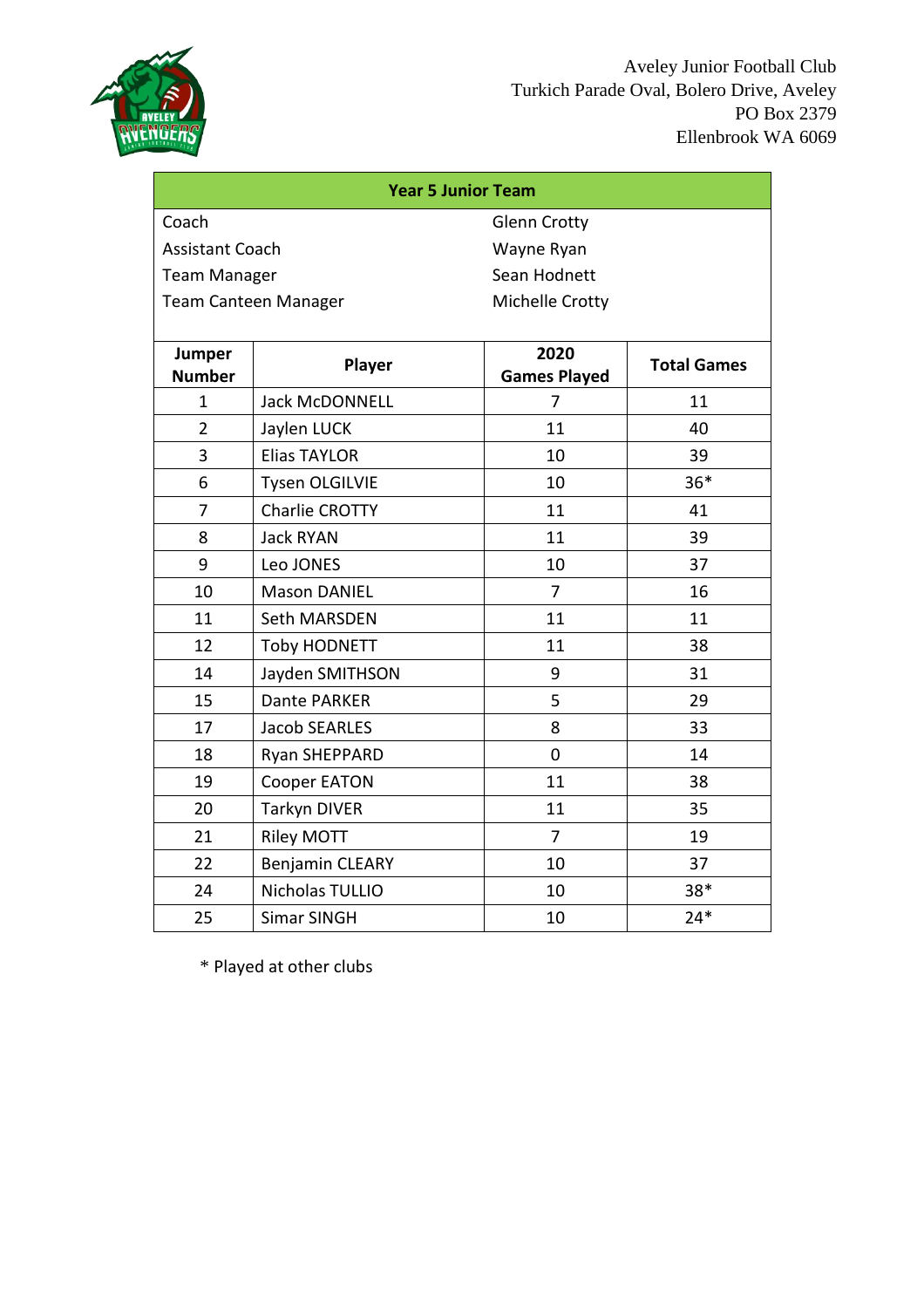

| <b>Year 4 Green Junior Team</b> |                              |                            |    |
|---------------------------------|------------------------------|----------------------------|----|
| <b>Kiel Reid</b><br>Coach       |                              |                            |    |
| <b>Assistant Coach</b>          |                              | <b>Brad Price</b>          |    |
| <b>Assistant Coach</b>          |                              | Simon Jenzen               |    |
| <b>Assistant Coach</b>          |                              | Mark Avocone               |    |
| <b>Team Manager</b>             |                              | Stu Johnson                |    |
|                                 | <b>Team Canteen Manager</b>  | Nicole Amato               |    |
|                                 |                              |                            |    |
| <b>Jumper</b>                   | Player                       | 2020<br><b>Total Games</b> |    |
| <b>Number</b>                   |                              | <b>Games Played</b>        |    |
| $\mathbf{1}$                    | Moaz MOHAMED                 | 10                         | 10 |
| $\overline{2}$                  | <b>Jimmy DELANEY</b>         | 9                          | 22 |
| 3                               | Andreus JENZEN               | 9                          | 19 |
| 4                               | <b>Benjamin ELLIOT</b>       | 10                         | 21 |
| 5                               | <b>Lewis DeGRUCHY</b>        | 9                          | 22 |
| 6                               | Alexander REID               | 9                          | 23 |
| 7                               | Nathan PRICE                 | 10                         | 25 |
| 8                               | <b>Isaac EVANS</b>           | 10                         | 25 |
| 9                               | Koby REYNOLDS                | 6                          | 20 |
| 10                              | Xander McCOOKE               | 9                          | 21 |
| 12                              | James AMATO                  | 9                          | 24 |
| 13                              | <b>Axel BROUN</b>            | 10                         | 23 |
| 14                              | <b>Harrison FUCHSBICHLER</b> | 10                         | 24 |
| 16                              | <b>Cameron WELLS</b>         | 10                         | 25 |
| 17                              | <b>Blake LOVELOCK</b>        | 10                         | 24 |
| 19                              | Kye ZOCCOLI                  | 10                         | 23 |
| 20                              | Reid JOHNSON                 | 9                          | 23 |
| 21                              | <b>Boston MULCAHY</b>        | $\overline{2}$             | 15 |
| 23                              | <b>Angus HILL</b>            | 10                         | 24 |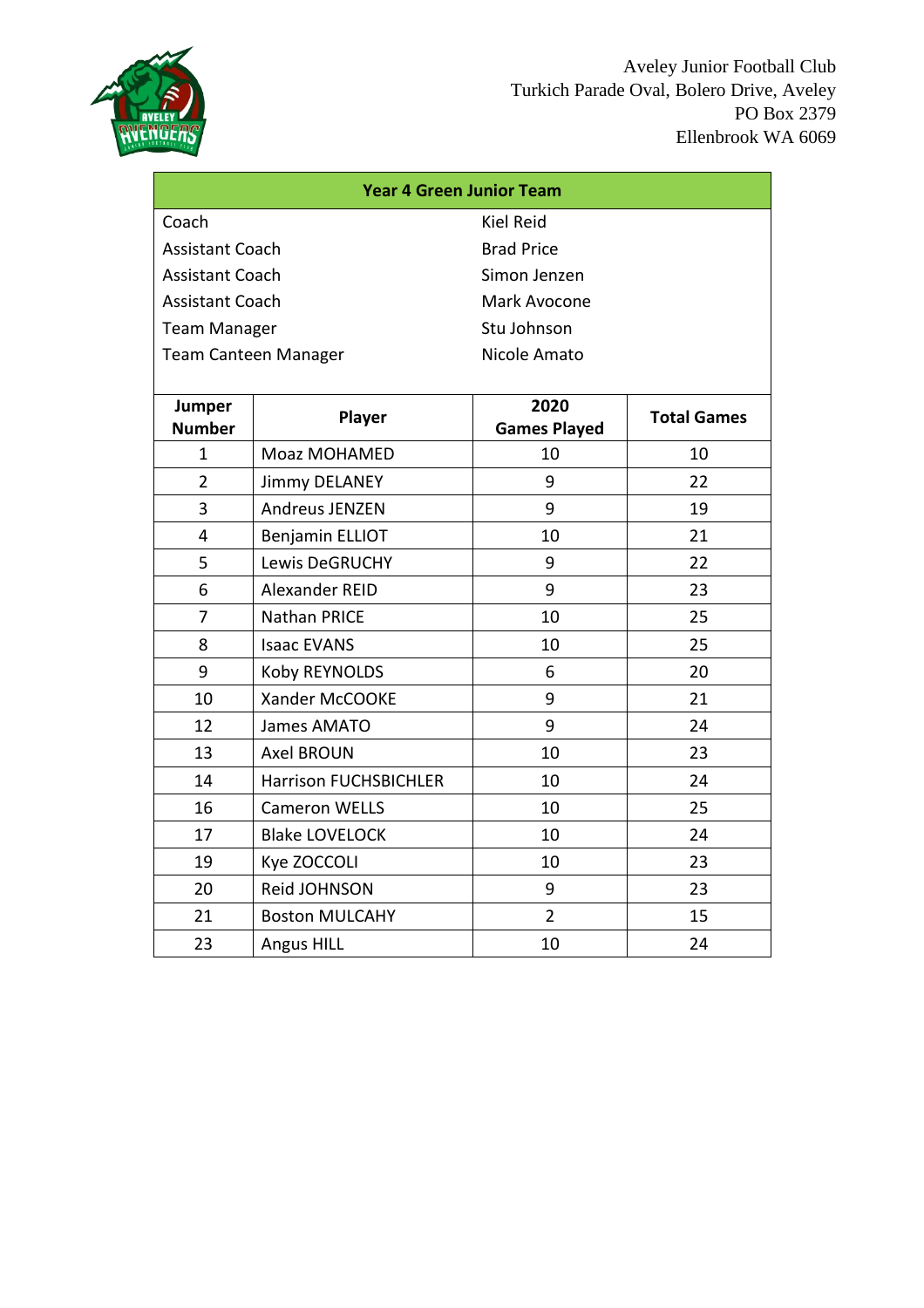

| <b>Year 4 Black Junior Team</b>                |                             |                      |                    |  |
|------------------------------------------------|-----------------------------|----------------------|--------------------|--|
| Coach                                          |                             | <b>Ryan Prentice</b> |                    |  |
| <b>Assistant Coach</b><br><b>Craig Hilbert</b> |                             |                      |                    |  |
| <b>Team Manager</b>                            |                             | Jo Prentice          |                    |  |
|                                                | <b>Team Canteen Manager</b> | Sam Giles            |                    |  |
|                                                |                             |                      |                    |  |
| Jumper                                         | Player                      |                      | <b>Total Games</b> |  |
| <b>Number</b>                                  |                             | <b>Games Played</b>  |                    |  |
| 1                                              | <b>Blake McLEISH</b>        | 10                   | 23                 |  |
| $\overline{2}$                                 | Kody BUTCHER                | 10                   | 24                 |  |
| 3                                              | <b>Mason HILBERT</b>        | 10                   | 24                 |  |
| 4                                              | Jacob PIERI                 | 10                   | 24                 |  |
| 5                                              | Lattrel HALDEN              | 9                    | 9                  |  |
| 6                                              | Mitchell NEWBY              | 8                    | 8                  |  |
| 8                                              | <b>Ethan DUNSTALL</b>       | 10                   | 24                 |  |
| 9                                              | Zach SNELLIN                | 10                   | 20                 |  |
| 10                                             | <b>Caleb PRICE</b>          | 10                   | 10                 |  |
| 11                                             | Ryan EARL                   | $\overline{2}$       | 14                 |  |
| 12                                             | Max CARR                    | 10                   | 10                 |  |
| 13                                             | <b>Riley BAIN</b>           | $\overline{7}$       | 19                 |  |
| 14                                             | Aiden KEAN                  | 9                    | 9                  |  |
| 16                                             | <b>Oliver PRENTICE</b>      | 9                    | 23                 |  |
| 17                                             | Kobe Pearce                 | 9                    | 24                 |  |
| 18                                             | Ethan WULF                  | 10                   | 24                 |  |
| 19                                             | Liam CLUNE                  | 10                   | 19                 |  |
| 20                                             | <b>Braxton PRIOR</b>        | 10                   | 24                 |  |
| 24                                             | <b>Jett FEAVER</b>          | 8                    | 22                 |  |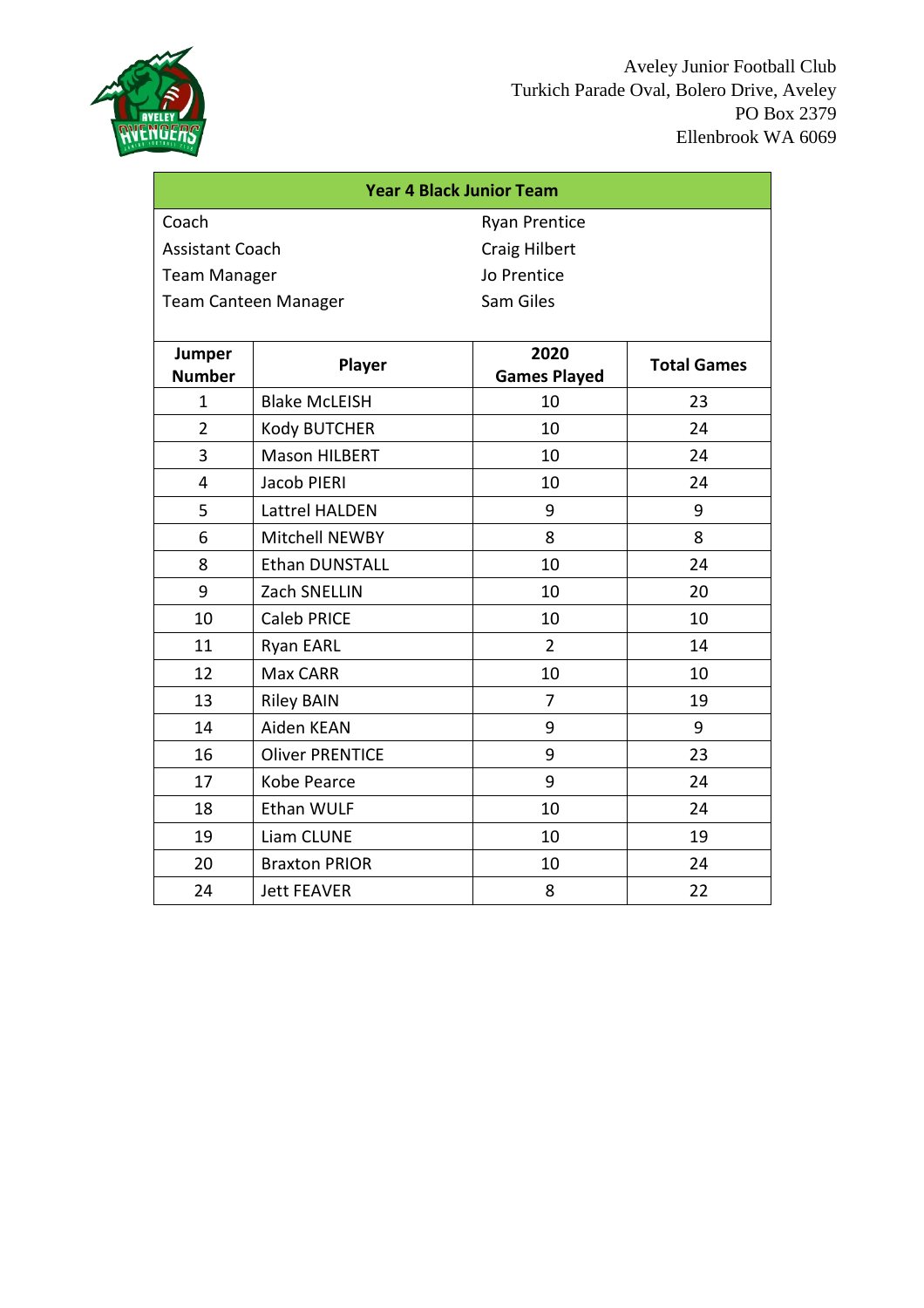

| <b>Year 3 Green Junior Team</b>        |                             |                      |                    |  |
|----------------------------------------|-----------------------------|----------------------|--------------------|--|
| Coach<br>Lincoln Palmer                |                             |                      |                    |  |
| <b>Assistant Coach</b><br>Brendan Jupp |                             |                      |                    |  |
| <b>Team Manager</b>                    |                             | Carey Hodnett        |                    |  |
|                                        | <b>Team Canteen Manager</b> | <b>Brooke Sharpe</b> |                    |  |
|                                        |                             |                      |                    |  |
| Jumper                                 | Player                      | 2020                 | <b>Total Games</b> |  |
| <b>Number</b>                          |                             | <b>Games Played</b>  |                    |  |
| $\mathbf{1}$                           | Zavier PIERI                | 11                   | 11                 |  |
| 3                                      | Jensen HILLIER              | 10                   | 10                 |  |
| 7                                      | Darcy SHELDON               | 11                   | 11                 |  |
| 8                                      | Lewis SMITH                 | 9                    | 9                  |  |
| 9                                      | <b>Jaxon NICKERSON</b>      | 10                   | 10                 |  |
| 10                                     | Jai KONOMANYI               | 9                    | 9                  |  |
| 11                                     | <b>Bowen HILLIER</b>        | 9                    | 9                  |  |
| 12                                     | <b>Brooklyn TAYLOR</b>      | 11                   | 11                 |  |
| 14                                     | Cooper HODNETT              | 11                   | 11                 |  |
| 15                                     | Jayden GEARY                | 10                   | 10                 |  |
| 16                                     | <b>Callan PALMER</b>        | 11                   | 11                 |  |
| 17                                     | <b>Harry SHARPE</b>         | 10                   | 10                 |  |
| 18                                     | Kade HENDERSON              | 9                    | 9                  |  |
| 19                                     | Kaleb GREENWOOD             | 9                    | 9                  |  |
| 20                                     | Owen GOLLSCHEWSKY           | 11                   | 11                 |  |
| 21                                     | <b>Tyler SMITH</b>          | 10                   | 10                 |  |
| 22                                     | Ryan JUPP                   | 10                   | 10                 |  |
| 23                                     | Zachary COLLARD             | 11                   | 11                 |  |
| 24                                     | <b>Blake MORABITO</b>       | 8                    | 8                  |  |
| 25                                     | <b>Ashton POOL</b>          | 11                   | 11                 |  |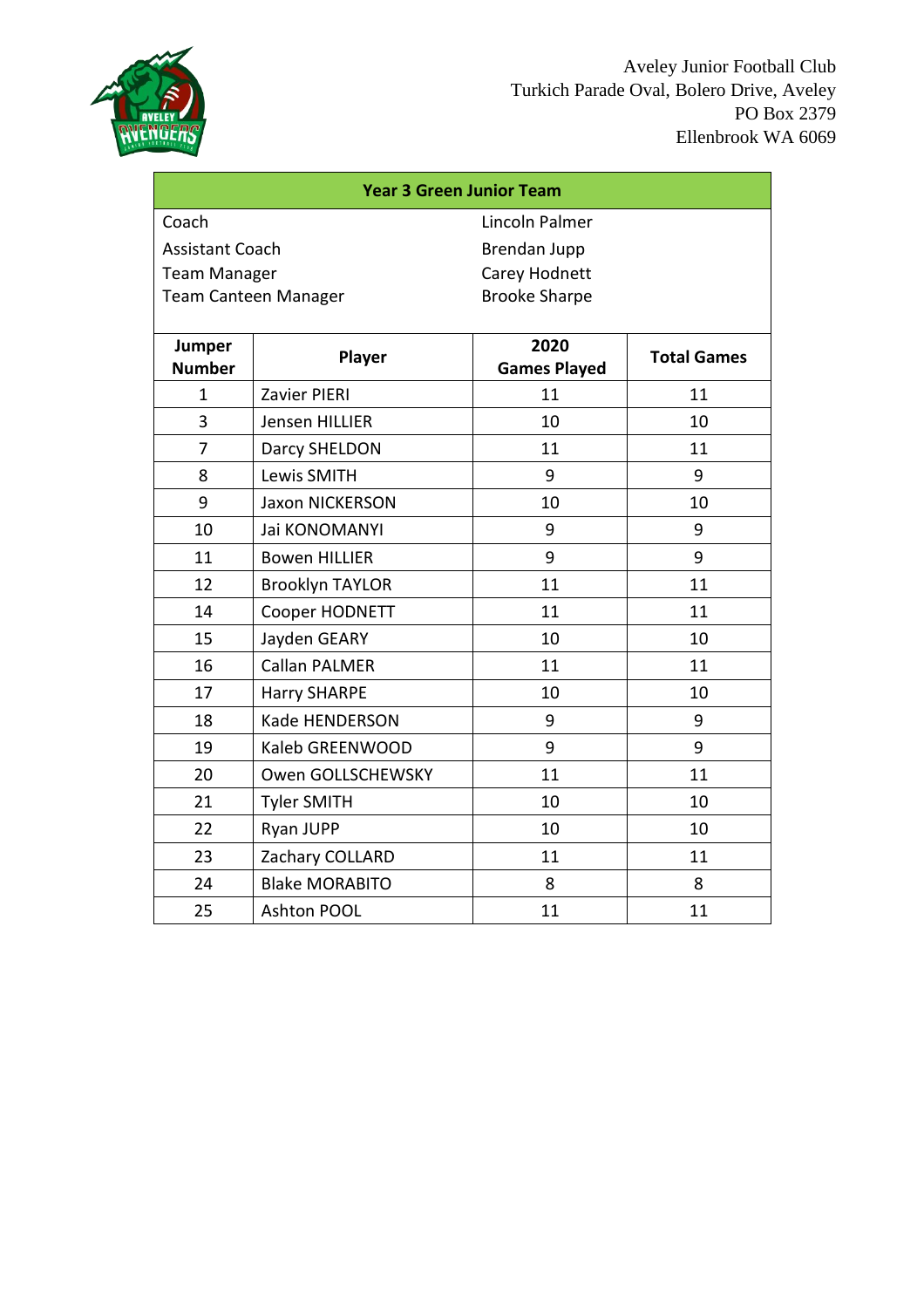

| <b>Year 3 Black Junior Team</b> |                             |                     |                    |
|---------------------------------|-----------------------------|---------------------|--------------------|
| Coach                           |                             | Matt Fisher         |                    |
| <b>Assistant Coach</b>          |                             | Garry Hansen        |                    |
| <b>Team Manager</b>             |                             | Jenee Doolan        |                    |
|                                 | <b>Team Canteen Manager</b> | Sarah Hansen        |                    |
|                                 |                             |                     |                    |
| Jumper                          | Player                      | 2020                | <b>Total Games</b> |
| <b>Number</b>                   |                             | <b>Games Played</b> |                    |
| 1                               | Lachlan SUTTON              | 10                  | 10                 |
| $\overline{2}$                  | Logan KRSTANOSKI            | 10                  | 10                 |
| $\overline{3}$                  | Coby LUTTER                 | 11                  | 11                 |
| 4                               | <b>Yarath PATEL</b>         | 6                   | 6                  |
| 5                               | S-jay AZA                   | 11                  | 11                 |
| 9                               | <b>Oliver ANTHONY</b>       | 7                   | $\overline{7}$     |
| 11                              | Callan O'NEIL               | 11                  | 11                 |
| 12                              | Benjamin BROOKER            | 8                   | 8                  |
| 13                              | <b>James FISHER</b>         | 11                  | 11                 |
| 15                              | <b>Riley BARBER FINDLEY</b> | 9                   | 9                  |
| 16                              | <b>Jaxon HARRIS</b>         | $\overline{7}$      | $\overline{7}$     |
| 17                              | <b>Jimmy GALE</b>           | 9                   | 9                  |
| 18                              | Ethynn DAVIES               | 11                  | 11                 |
| 19                              | <b>Toby MARTIN</b>          | $\overline{7}$      | $\overline{7}$     |
| 20                              | <b>Lincoln VALE</b>         | 11                  | 11                 |
| 21                              | <b>Brayden MARTIN</b>       | 11                  | 11                 |
| 22                              | Kane STACK                  | 11                  | 11                 |
| 23                              | <b>Mansimranbir SINGH</b>   | 9                   | 9                  |
| 24                              | <b>Cruz HANSEN</b>          | 11                  | 11                 |
| 25                              | <b>Emmanuel MORRIS</b>      | 10                  | 10                 |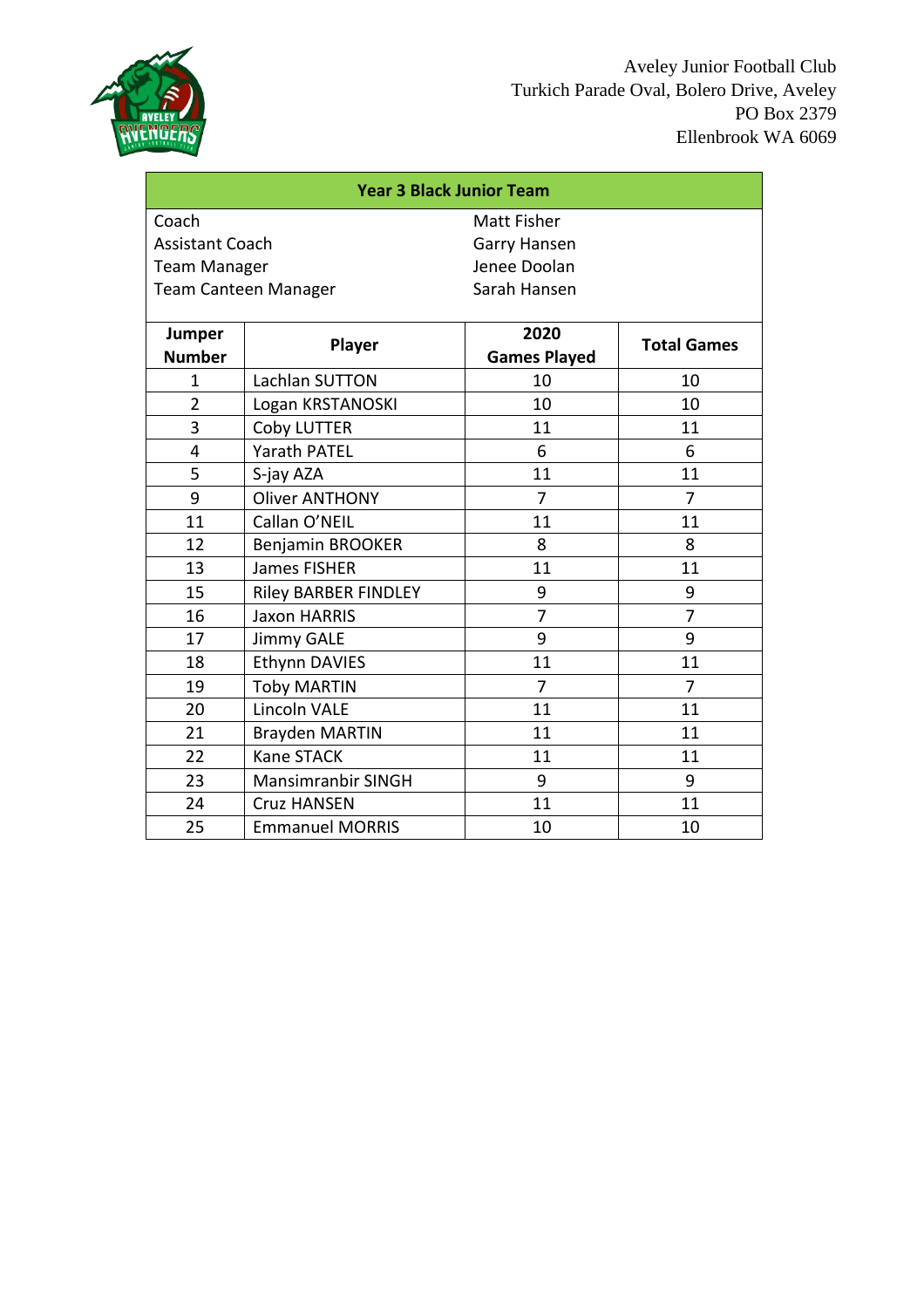

| <b>Year 2 Auskick Team</b> |                              |              |                        |
|----------------------------|------------------------------|--------------|------------------------|
| Coach                      |                              | Chris Baxter |                        |
|                            | <b>Assistant Coach</b>       |              | Craig Barber           |
|                            | <b>Assistant Coach</b>       | Chris Leone  |                        |
|                            |                              |              |                        |
| 1.                         | <b>CJ BARBER</b>             | 15.          | <b>Owen HOPKINS</b>    |
| 2.                         | <b>Harrison BAXTER</b>       | 16.          | Chayse KINGSLEY        |
| 3.                         | Lucas BAXTER                 | 17.          | <b>Woody LAMBERT</b>   |
| 4.                         | <b>Emilia BEAMISH BURTON</b> | 18.          | Luca LEONE             |
| 5.                         | <b>Finn BRENNAN</b>          | 19.          | <b>Ethan McCORMACK</b> |
| 6.                         | Luke CLEAVER                 | 20.          | <b>Rehaan MILLS</b>    |
| 7.                         | <b>Flynn CORBETT</b>         | 21.          | <b>Cruz PAYNE</b>      |
| 8.                         | <b>Beau DAVIS CASTLE</b>     | 22.          | Cruz PEDRETTI          |
| 9.                         | Max EATON                    | 23.          | <b>Ethan PETERS</b>    |
| 10.                        | <b>Charlie EMANUELE</b>      | 24.          | Dylan RANDALL          |
| 11.                        | Noah FARBER                  | 25.          | Jacob SHILLAM          |
| 12.                        | <b>Nathaniel HALDEN</b>      | 26.          | <b>Riley TILBROOK</b>  |
| 13.                        | <b>Junior HINK</b>           | 27.          | <b>Braxton WATTS</b>   |
| 14.                        | <b>Connor HOGAN</b>          | 28.          | Lucas WILKOSZ          |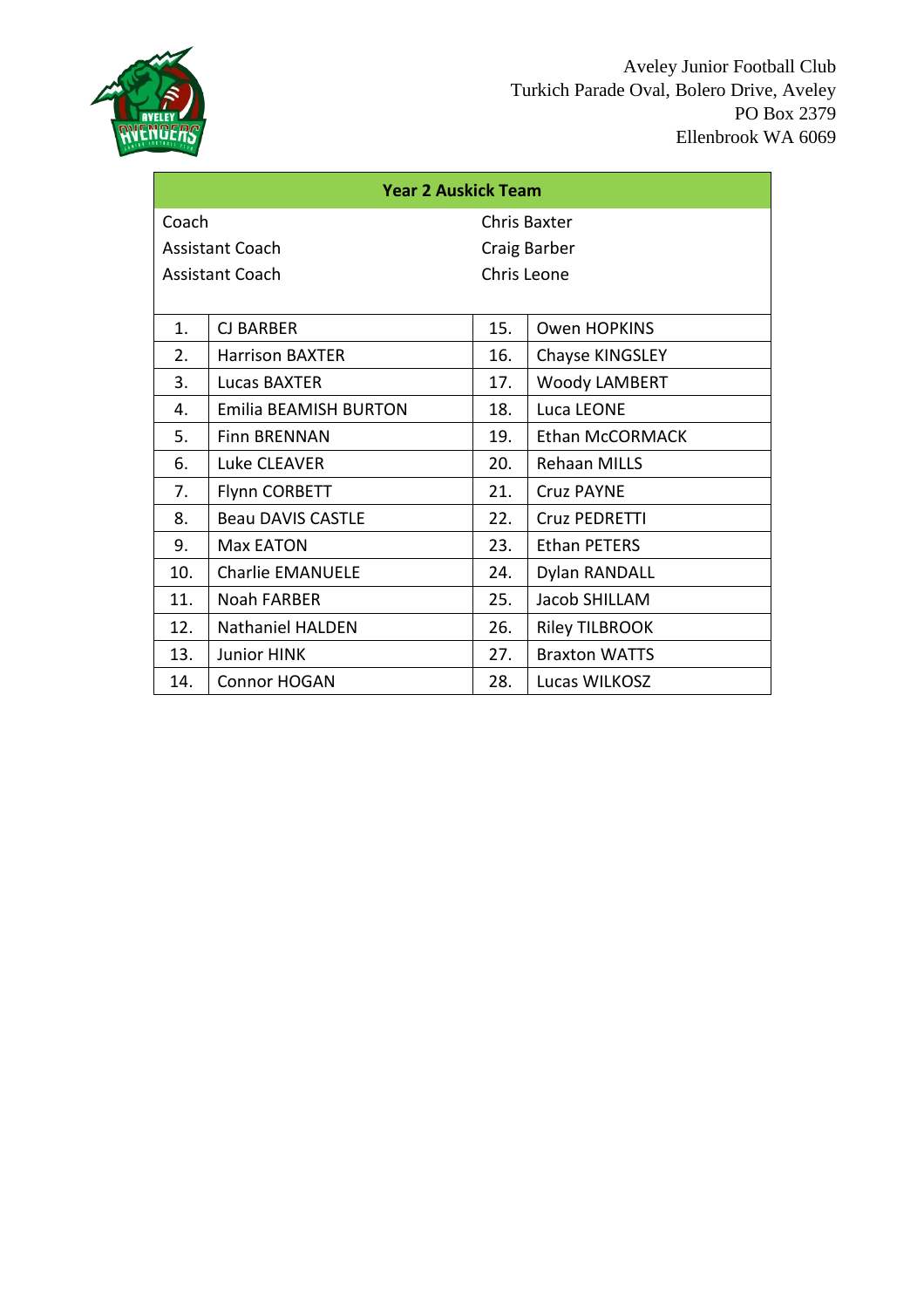

| <b>Year 1 Auskick Team</b>     |                           |     |                         |
|--------------------------------|---------------------------|-----|-------------------------|
| Coach<br><b>Scott Magorian</b> |                           |     |                         |
|                                | <b>Assistant Coach</b>    |     | Daniel Haynes           |
|                                | <b>Assistant Coach</b>    |     | Evan Martin             |
|                                | <b>Assistant Coach</b>    |     | <b>Jason Plowicz</b>    |
|                                | <b>Assistant Coach</b>    |     | <b>Craig Hilbert</b>    |
|                                |                           |     |                         |
| 1.                             | <b>Owen BOWERS</b>        | 19. | <b>Cooper MARTIN</b>    |
| 2.                             | <b>Tommie CATO-MURRAY</b> | 20. | Ayden MAYES             |
| 3.                             | <b>Mason CHARMAN</b>      | 21. | <b>Mason McCUE</b>      |
| 4.                             | <b>Beau COOPER</b>        | 22. | <b>Hunter McGRATH</b>   |
| 5.                             | Flynn CRABBE              | 23. | Jacob MIDDLETON         |
| 6.                             | <b>Olyver CURRAN</b>      | 24. | Kevin MITCHELL          |
| 7.                             | <b>Sampson DAVIES</b>     | 25. | Hunter O'LOUGHLIN       |
| 8.                             | <b>Liam FISHER</b>        | 26. | Logan PLOWICZ           |
| 9.                             | <b>Cameron GURGONE</b>    | 27. | <b>Alfie SAXTON</b>     |
| 10.                            | <b>Kiara HARRIS</b>       | 28. | <b>Jack SHUGAR</b>      |
| 11.                            | <b>Bailey HAYNES</b>      | 29. | <b>Mackenzie TAYLOR</b> |
| 12.                            | Hunter HILLBERT           | 30. | <b>Kasey TAYLOR</b>     |
| 13.                            | Harslrat KANG             | 31. | <b>Brandon VEITCH</b>   |
| 14.                            | <b>Oliver KEMENADE</b>    | 32. | Harrison VORWERK        |
| 15.                            | Noah Jaden Lao            | 33. | Joshua WASLEY           |
| 16.                            | Jaxon LOCKLEY             | 34. | <b>Bailey WELLS</b>     |
| 17.                            | <b>Jhye MACLEAN</b>       | 35. | Seth WILLIS             |
| 18.                            | <b>Connor MAGORIAN</b>    | 36. | Jack WULF               |